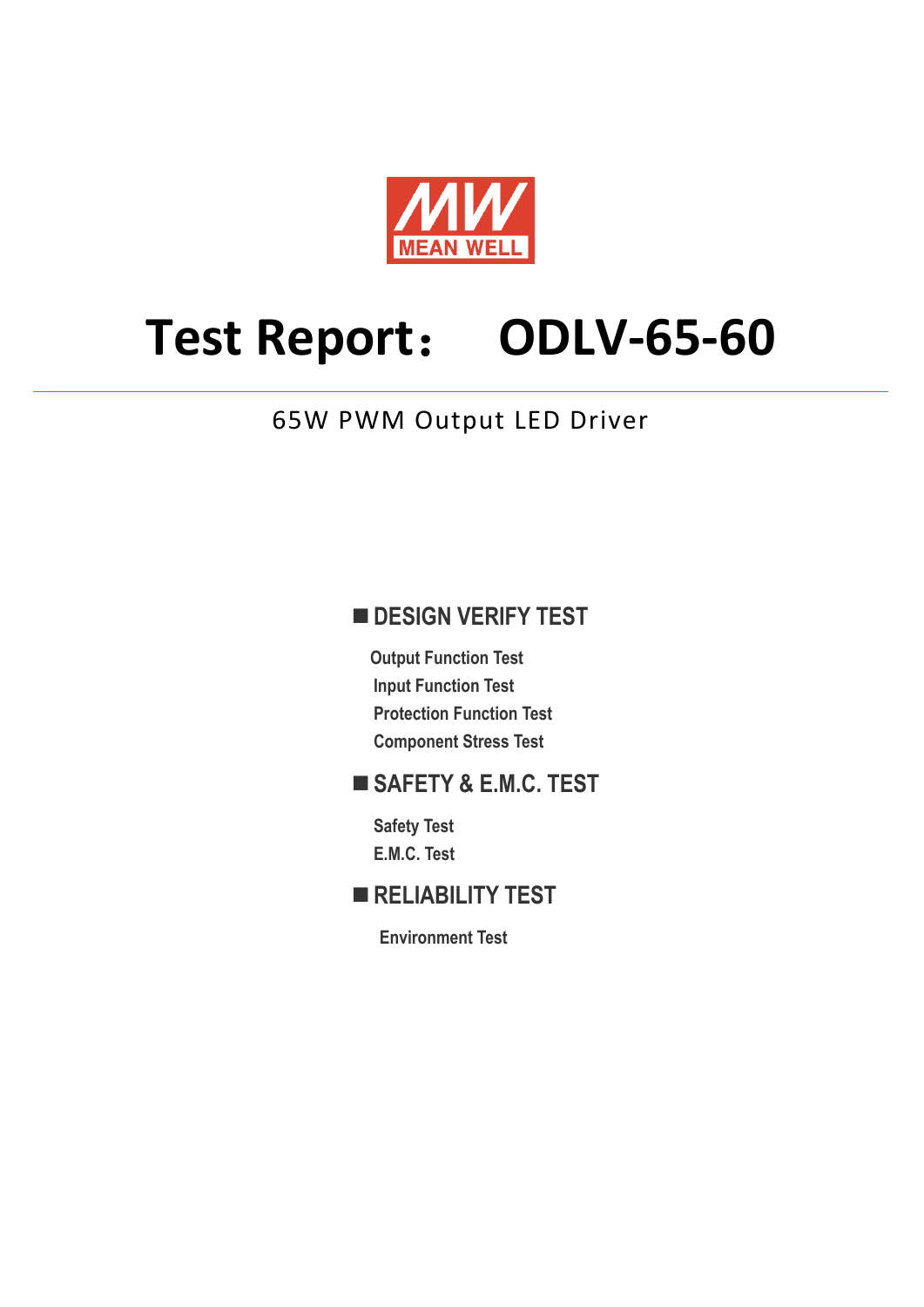

## **DESIGN VERIFY TEST**

## **OUTPUT FUNCTION TEST**

| <b>NO</b>      | <b>TEST ITEM</b>                                                                                                                                               | <b>SPECIFICATION</b>                                                                                                                                           | <b>TEST CONDITION</b>                                              | <b>RESULT</b>       |
|----------------|----------------------------------------------------------------------------------------------------------------------------------------------------------------|----------------------------------------------------------------------------------------------------------------------------------------------------------------|--------------------------------------------------------------------|---------------------|
| $\mathbf{1}$   | PWM FREQUENCY                                                                                                                                                  | 1KHz (±20%)                                                                                                                                                    | I/P: 230 VAC<br>O/P: FULL LOAD<br>Ta: $25^{\circ}$ C               | 903Hz               |
| $\overline{2}$ | <b>VOLTAGE TOLERANCE</b>                                                                                                                                       | $\pm 10\%$                                                                                                                                                     | I/P: 180 VAC / 295 VAC<br>O/P: FULL/ NO LOAD<br>Ta: $25^{\circ}$ C | $-0.667\% - 0.36\%$ |
| 3              | OVER/UNDERSHOOT TEST                                                                                                                                           | $<\pm$ 10 $\%$                                                                                                                                                 | I/P: 230VAC<br>O/P: FULL LOAD<br>Ta: $25^{\circ}$ C                | $<\pm10\%$          |
| 4              | SET UP TIME(Max)                                                                                                                                               | 500ms/230VAC                                                                                                                                                   | I/P: 230 VAC<br>O/P: FULL LOAD<br>Ta: $25^{\circ}$ C               | 344ms/230VAC        |
|                | INPUT=230VAC/50HZ @ FULL LOAD<br>CH1: Output Voltage CH2: AC Input Voltage<br>Tek预选<br>ര<br>2<br>$\boxed{\bullet}$ 10.0 V<br>$\sqrt{200}$ ms<br>$\mathbf{r}_0$ | 6<br>Θ<br>$-221.0$ ms<br>0.000 V<br>$\bar{a}$<br>122.2ms<br>$-104.0y$<br>△344.0ms<br>A104.0<br>5.00k次/秒<br>10k 点<br>$\frac{1}{25.4V}$<br>$14 - 200.0000 \mu s$ |                                                                    |                     |
| 5              | AUXILIARY DC OUTPUT<br>(For A-Type only)                                                                                                                       | Nominal 12V (deviation 11.4~12.6)<br>@50mA                                                                                                                     | I/P: 230 VAC<br>O/P: FULL LOAD                                     | 11.86V              |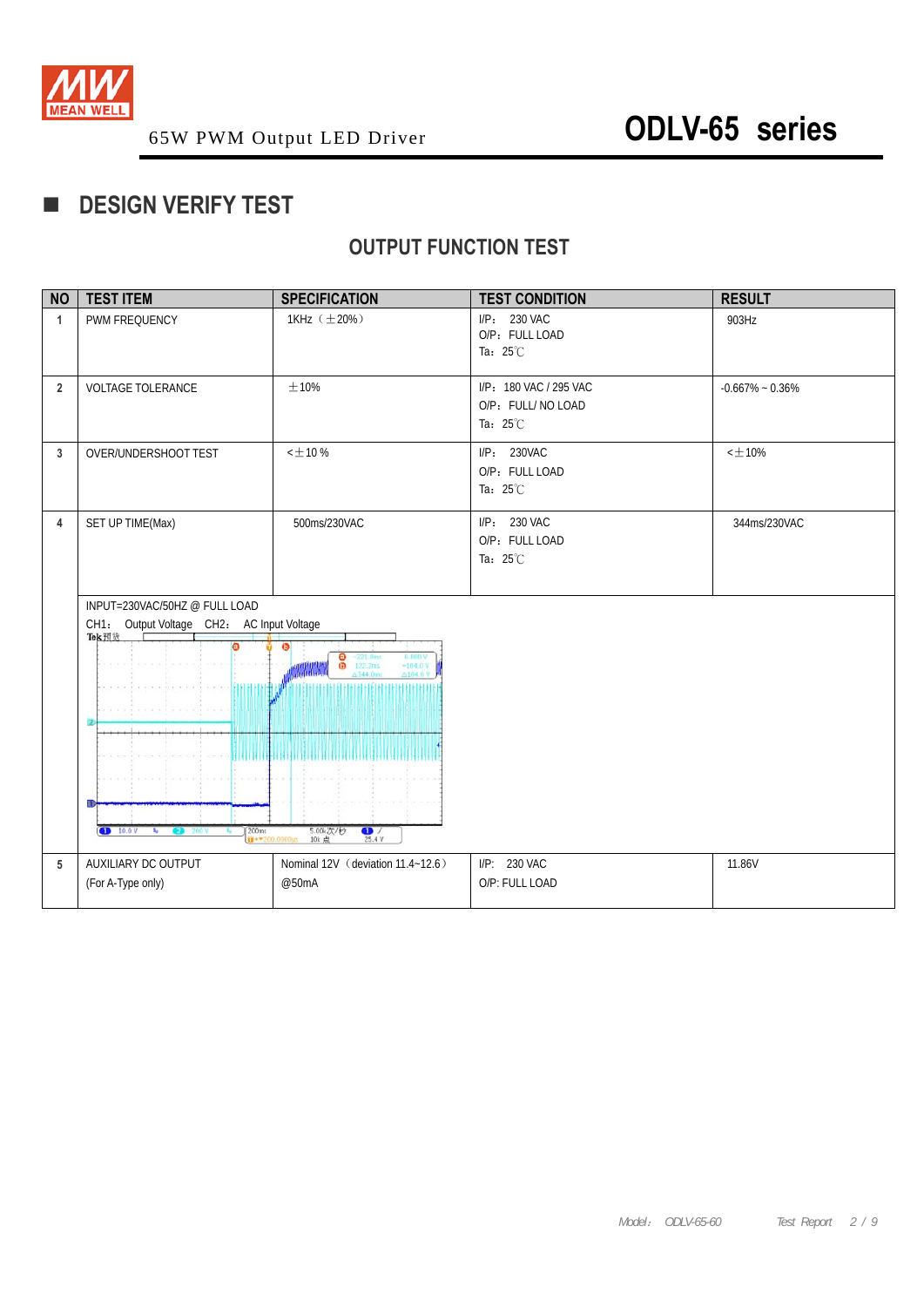

## 65W PWM Output LED Driver **ODLV-65 series**

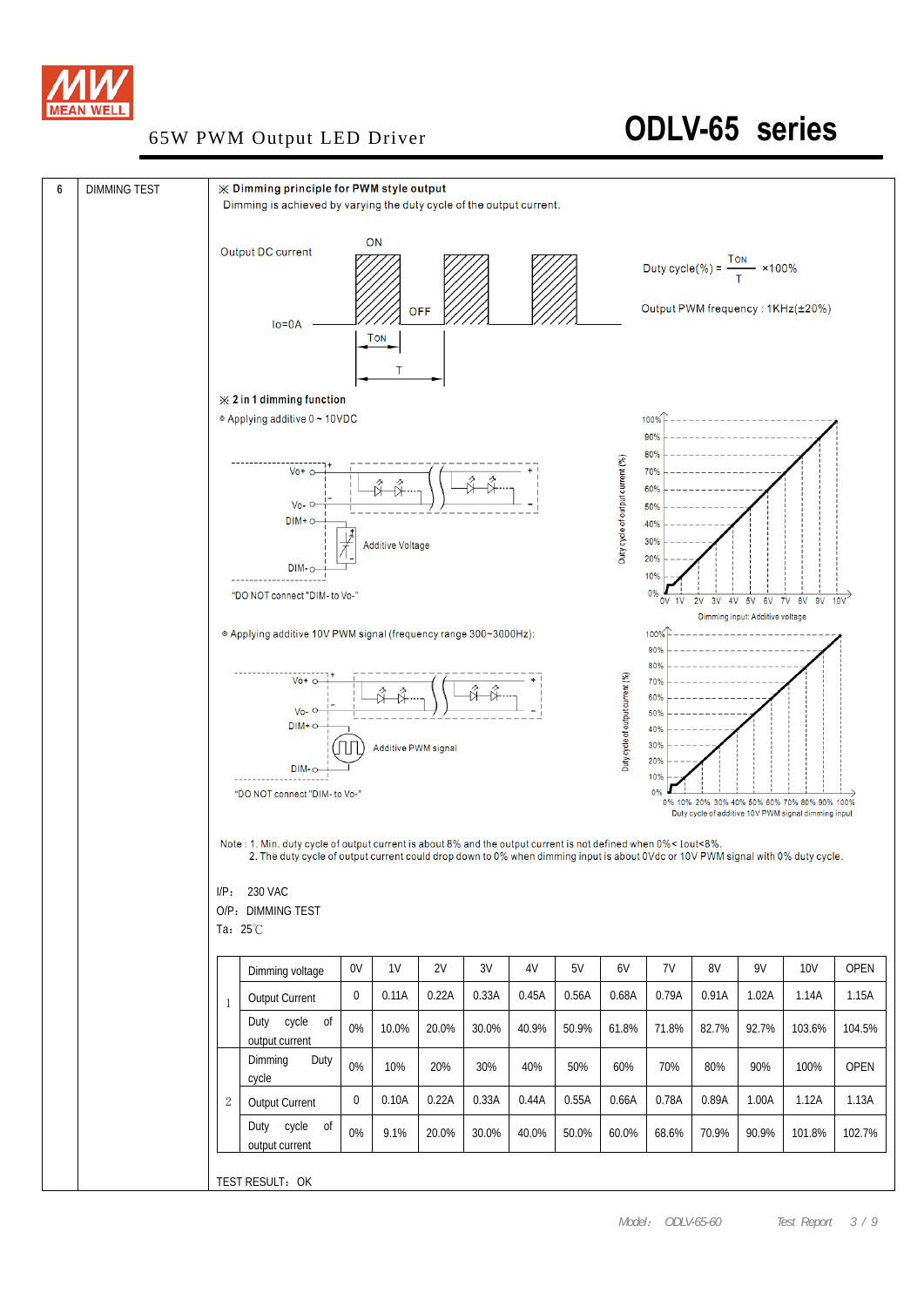

## **INPUT FUNCTION TEST**

| <b>NO</b>      | <b>TEST ITEM</b>                                                                                                                                  | <b>SPECIFICATION</b>                                                                                                                     | <b>TEST CONDITION</b>                                                                                                                                                                  | <b>RESULT</b>                                |
|----------------|---------------------------------------------------------------------------------------------------------------------------------------------------|------------------------------------------------------------------------------------------------------------------------------------------|----------------------------------------------------------------------------------------------------------------------------------------------------------------------------------------|----------------------------------------------|
| $\mathbf{1}$   | <b>INPUT VOLTAGE RANGE</b>                                                                                                                        | 180VAC~295VAC                                                                                                                            | I/P: TESTING<br>O/P: FULL LOAD<br>Ta: $25^{\circ}$ C                                                                                                                                   | 177V~305V                                    |
|                |                                                                                                                                                   |                                                                                                                                          | $I/P$ :<br>(1)LOW-LINE-3V=177 V<br>HIGH-LINE+10V=305 V<br>O/P: FULL/NO LOAD<br>ON: 30 Sec OFF: 30 Sec 10MIN<br>(2)230VAC<br>ON: 0.5 Sec OFF: 0.5 Sec 20MIN<br>(POWER ON/OFF NO DAMAGE) | TEST: OK                                     |
| $\overline{2}$ | <b>INPUT FREQUENCY RANGE</b>                                                                                                                      | 47HZ ~63 HZ<br>NO DAMAGE                                                                                                                 | I/P: 180 VAC ~295 VAC<br>O/P: FULL~NO LOAD<br>Ta: $25^{\circ}$ C                                                                                                                       | TEST: OK                                     |
| 3              | <b>AC CURRENT</b>                                                                                                                                 | 0.4A/230VAC<br>0.3A/277VAC                                                                                                               | I/P: 230 VAC<br>I/P: 277 VAC<br>O/P: FULL LOAD<br>Ta: $25^{\circ}$ C                                                                                                                   | $I = 0.315A/230VAC$<br>$I = 0.270A/277VAC$   |
| 4              | LEAKAGE CURRENT                                                                                                                                   | < 0.75mA / 277VAC                                                                                                                        | $I/P: 277$ VAC<br>O/P: NO LOAD<br>Ta: 25°C                                                                                                                                             | L-FG: 0.0029 mA<br>N-FG: 0.0028 mA           |
| 5              | NO LOAD POWER<br>CONSUMPTION                                                                                                                      | < 0.5W for Blank-Type<br>< 1.2W for A-Type                                                                                               | I/P: 230VAC<br>O/P: NO LOAD<br>Ta: $25^{\circ}$ C                                                                                                                                      | 0.417 W for Blank-Type<br>0.485 W for A-Type |
| $6\phantom{1}$ | INRUSH CURRENT(Typ)                                                                                                                               | COLD START 30A/230VAC<br>Twidth = 270 us measured at 50%<br>Ipeak                                                                        | I/P: 230 VAC<br>O/P: FULL LOAD<br>Ta: 25°C                                                                                                                                             | I= 25A/ 230VAC<br>Twidth = $112us$           |
|                | INPUT=230VAC/50HZ @ FULL LOAD<br>CH2: Input current<br>Tek停止    <br>CH1: AC Input Voltage<br>¢<br>11<br>R<br>Ch1<br>$R_0$ Ch <sub>2</sub><br>100V | $\Delta$ : 600mA<br>$\circledcirc$<br>Δ:<br>$@: 1.40 \mu s$<br>Ch2 最大<br>25.0 A<br>$5.00 A \Omega$ <sup>6</sup> M 100us A Ch2 $J$ 9.10 A | 10.8A<br>$-112\mu s$                                                                                                                                                                   |                                              |
|                |                                                                                                                                                   | $\sqrt{97.4000 \mu s}$                                                                                                                   |                                                                                                                                                                                        |                                              |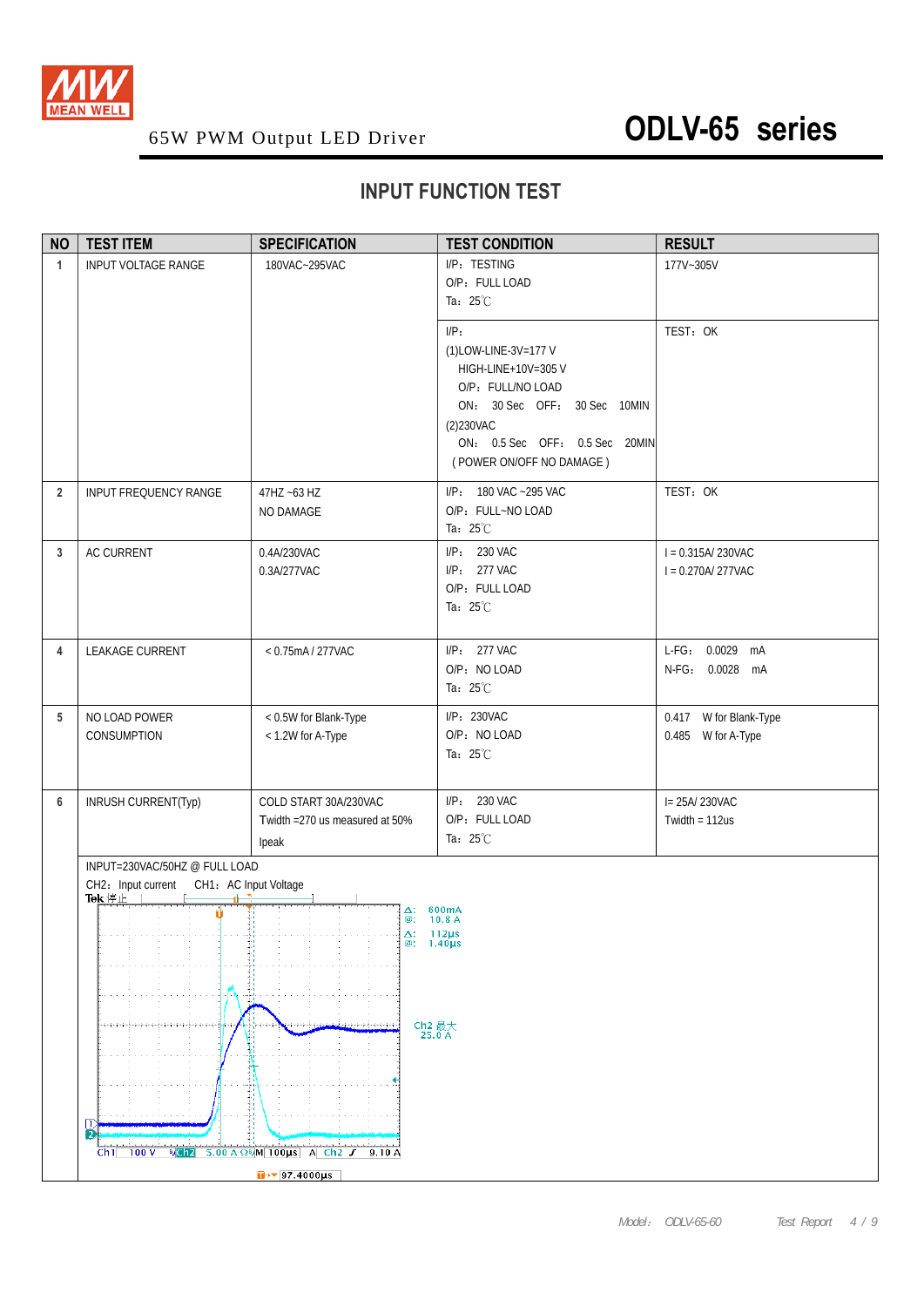

## 65W PWM Output LED Driver **ODLV-65 series**

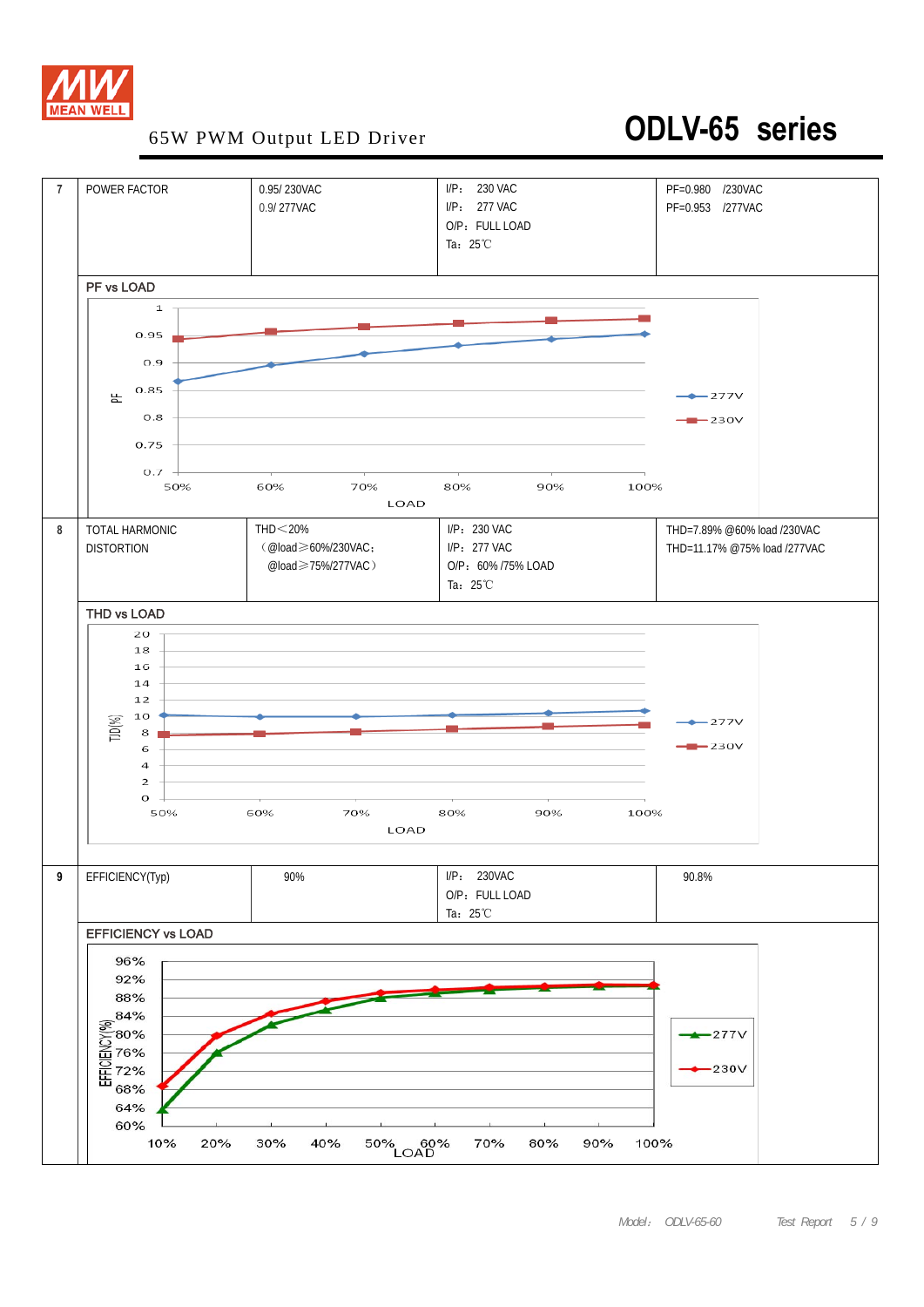

## **PROTECTION FUNCTION TEST**

| <b>NO</b> | <b>TEST ITEM</b>        | <b>SPECIFICATION</b> | <b>TEST CONDITION</b> | <b>RESULT</b>                                   |
|-----------|-------------------------|----------------------|-----------------------|-------------------------------------------------|
|           | OVER CURRENT PROTECTION | 105 %~ 115 %         | 200VAC<br>$I/P$ :     | 110.8%/200VAC                                   |
|           |                         |                      | 230VAC<br>$I/P$ :     | 111.0%/230VAC                                   |
|           |                         |                      | 295VAC<br>$I/P$ :     | 112.0%/295VAC                                   |
|           |                         |                      | O/P: TESTING          | Hiccup mode, recovers automatically after fault |
|           |                         |                      | Ta: $25^{\circ}$ C    | condition is removed                            |
|           | SHORT PROTECTION        | SHORT EVERY OUTPUT   | 180VAC<br>$I/P$ :     | NO DAMAGE                                       |
|           |                         | 1 HOUR NO DAMAGE     | 295VAC<br>$I/P$ :     | Shut down O/P voltage, re-power on to recovery  |
|           |                         |                      | O/P: 80%/FULL LOAD    |                                                 |
|           |                         |                      | Ta: $25^{\circ}$ C    |                                                 |

## **COMPONENT STRESS TEST**

| <b>NO</b>      | <b>TEST ITEM</b>                                           | <b>SPECIFICATION</b>      | <b>TEST CONDITION</b>                                                                                                                               | <b>RESULT</b>                           |
|----------------|------------------------------------------------------------|---------------------------|-----------------------------------------------------------------------------------------------------------------------------------------------------|-----------------------------------------|
|                | <b>PWM Transistor</b><br>(D to S) or (C to E) Peak Voltage | Rated<br>Q1<br>9A/800V    | $I/P$ : High-Line +3V = 298V<br>(1) Full Load Turn on<br>$O/P$ :<br>(2) Output Short<br>(3) Full load continue<br>Ta: $25^{\circ}$ C                | (1) 697V<br>(2) 693V<br>(3) 689V        |
| $\overline{2}$ | Diode Peak Voltage                                         | Rated<br>D100<br>16A/400V | $I/P$ : High-Line +3V = 298V<br>(1) Full Load Turn on<br>$O/P$ :<br>(2) Output Short<br>(3) Full load continue<br>Ta: $25^{\circ}$ C                | $(1)$ 345V<br>$(2)$ 346V<br>$(3)$ 343V  |
| 3              | <b>Control IC Voltage Test</b>                             | U1<br>Rated<br>35V        | $I/P$ : High-Line +3V = 298V<br>O/P: (1) Full Load input on/off<br>(2) NO load input on /Off<br>(3) Full Load /NO load Change<br>Ta: $25^{\circ}$ C | $(1)$ 15.2V<br>$(2)$ 14.4V<br>(3) 15.2V |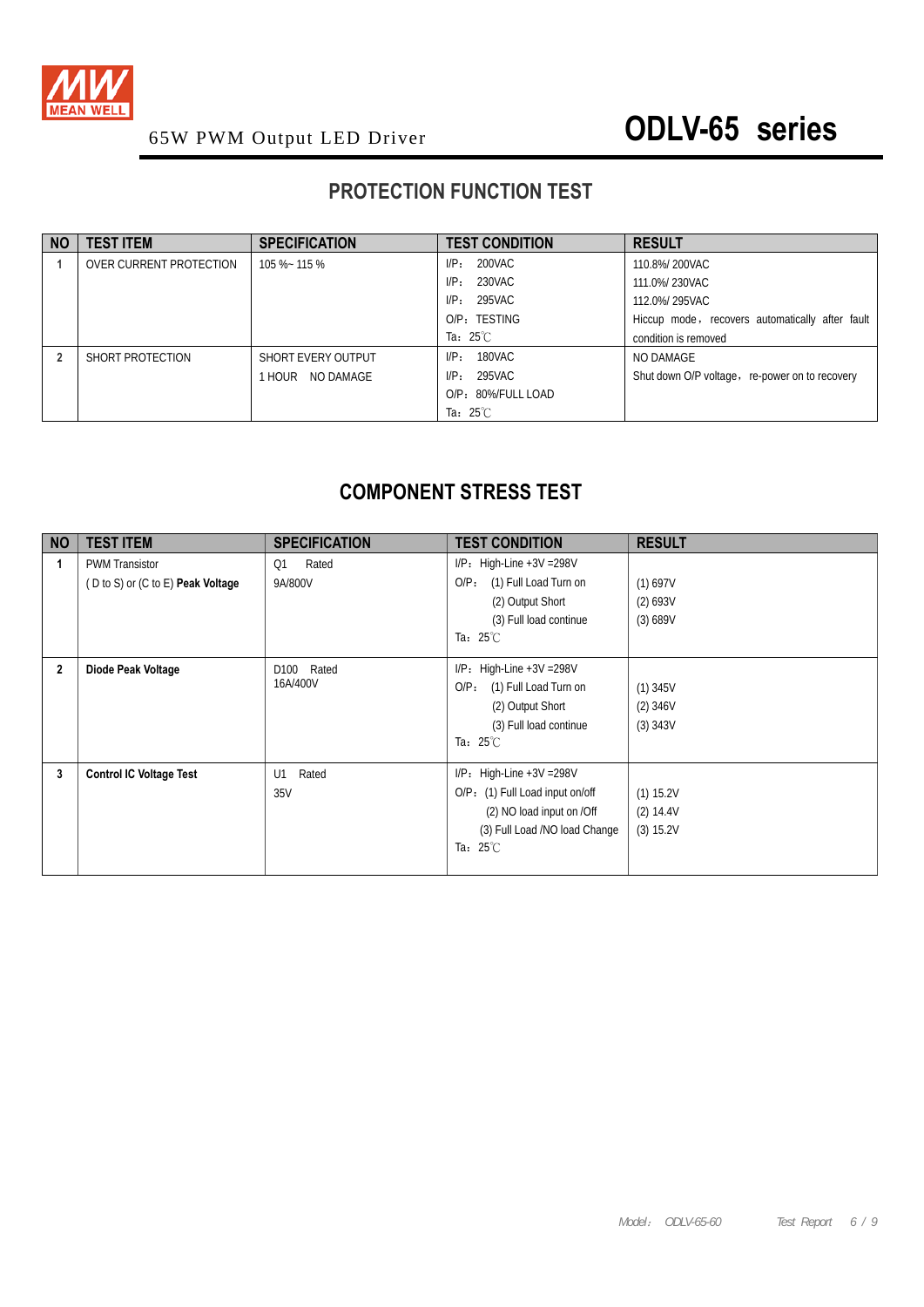

## **SAFETY TEST**

| <b>NO</b> | <b>TEST ITEM</b>     | <b>SPECIFICATION</b>             | <b>TEST CONDITION</b>                           | <b>RESULT</b>                         |
|-----------|----------------------|----------------------------------|-------------------------------------------------|---------------------------------------|
|           | WITHSTAND VOLTAGE    | 3.75KVAC/min<br>$I/P-O/P$ :      | 4.2KVAC/min<br>$I/P$ - $O/P_1$                  | $I/P$ -O/P: 1.888mA                   |
|           |                      |                                  | Ta: $25^{\circ}$ C                              | NO DAMAGE                             |
|           | ISOLATION RESISTANCE | $I/P-O/P$ : 500VDC>100M $\Omega$ | 500VDC<br>$I/P$ - $O/P$ :<br>Ta: $25^{\circ}$ C | $I/P$ - $O/P_1$<br>$>$ 9999M $\Omega$ |

### **E.M.C TEST**

| <b>NO</b>      | <b>TEST ITEM</b>                            | <b>SPECIFICATION</b>                                             | <b>TEST CONDITION</b>                                         | <b>RESULT</b> |
|----------------|---------------------------------------------|------------------------------------------------------------------|---------------------------------------------------------------|---------------|
| 1              | <b>HARMONIC</b>                             | EN61000-3-2<br>CLASS C                                           | I/P: 230VAC/50HZ<br>O/P: FULL /60% LOAD<br>Ta: $25^{\circ}$ C | <b>PASS</b>   |
| $\overline{2}$ | CONDUCTION                                  | EN55015                                                          | I/P: 230 VAC/50HZ<br>O/P: FULL LOAD<br>Ta: $25^{\circ}$ C     | PASS          |
| 3              | <b>RADIATION</b>                            | EN55015                                                          | I/P: 230 VAC/50HZ<br>O/P: FULL LOAD<br>Ta: $25^{\circ}$ C     | PASS          |
| 4              | E.S.D                                       | EN61000-4-2<br><b>LIGHT INDUSTRY</b><br>Air: 8KV<br>Contact: 4KV | I/P: 230 VAC/50HZ<br>O/P: FULL LOAD<br>Ta: $25^{\circ}$ C     | PASS          |
| 5              | E.F.T                                       | EN61000-4-4<br><b>LIGHT INDUSTRY</b><br>INPUT: 1KV               | I/P: 230VAC/50HZ<br>O/P: FULL LOAD<br>Ta: $25^{\circ}$ C      | PASS          |
| 6              | <b>SURGE</b>                                | EN61000-4-5<br><b>LIGHT INDUSTRY</b><br>$L-N: 1KV$               | I/P: 230VAC/50HZ<br>O/P: FULL LOAD<br>Ta: $25^{\circ}$ C      | PASS          |
| $\overline{7}$ | Test by certified Lab & Test Report Prepare |                                                                  |                                                               |               |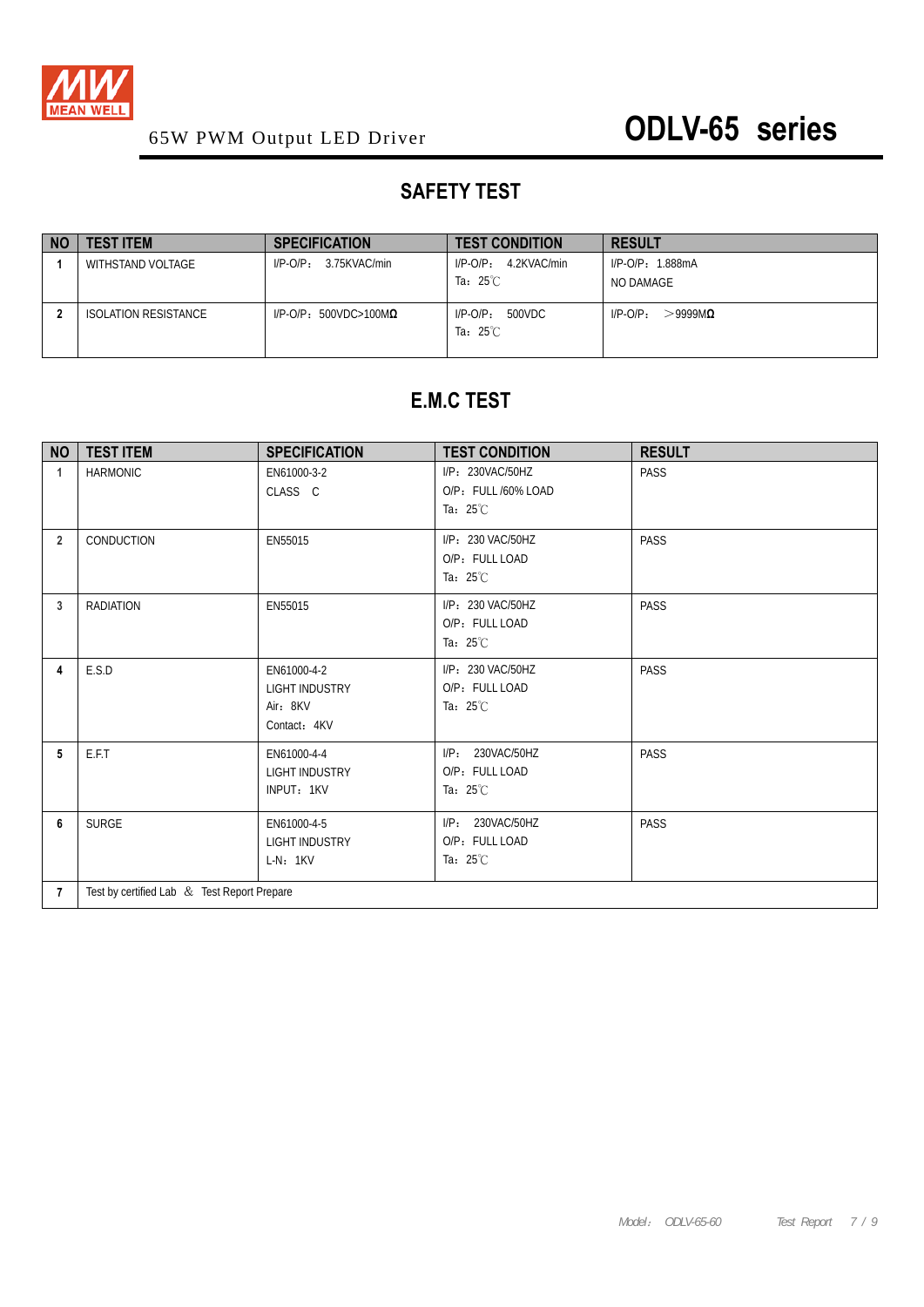

## **RELIABILITY TEST**

### **ENVIRONMENT TEST**

| <b>NO</b>      | <b>TEST ITEM</b>                                                                | <b>SPECIFICATION</b>                                                                                                                                                                                                                                                                                            | <b>TEST CONDITION</b>                                                             | <b>RESULT</b>           |
|----------------|---------------------------------------------------------------------------------|-----------------------------------------------------------------------------------------------------------------------------------------------------------------------------------------------------------------------------------------------------------------------------------------------------------------|-----------------------------------------------------------------------------------|-------------------------|
| $\mathbf{1}$   | TEMPERATURE RISE TEST                                                           | MODEL: ODLV-65-60<br>1. ROOM AMBIENT BURN-IN: 2 HRS<br>2. HIGH AMBIENT BURN-IN: 2 HRS                                                                                                                                                                                                                           | $I/P$ : 230VAC O/P: FULL LOAD Ta= 28.8°C<br>I/P: 230VAC O/P: FULL LOAD Ta= 45.1°C |                         |
|                |                                                                                 | NO.<br>Position                                                                                                                                                                                                                                                                                                 | ROOM AMBIENT Ta= $28.8^{\circ}$ C                                                 | HIGH AMBIENT Ta=45.1°C  |
|                |                                                                                 | BD1<br>$\overline{1}$                                                                                                                                                                                                                                                                                           | 68.1°C                                                                            | 83.3°C                  |
|                |                                                                                 | $\overline{2}$<br>C8                                                                                                                                                                                                                                                                                            | 65.9°C                                                                            | 81.1°C                  |
|                |                                                                                 | $\mathbf{3}$<br>C <sub>6</sub>                                                                                                                                                                                                                                                                                  | 65.0°C                                                                            | $80.3^{\circ}$ C        |
|                |                                                                                 | $\overline{4}$<br>D1                                                                                                                                                                                                                                                                                            | 69.9°C                                                                            | 85.6°C                  |
|                |                                                                                 | 5<br>Q1                                                                                                                                                                                                                                                                                                         | 69.3°C                                                                            | 84.4°C                  |
|                |                                                                                 | 6<br>U1                                                                                                                                                                                                                                                                                                         | 66.3°C                                                                            | 82.2°C                  |
|                |                                                                                 | $\overline{7}$<br>R <sub>17</sub>                                                                                                                                                                                                                                                                               | 67.9°C                                                                            | 83.5°C                  |
|                |                                                                                 | 8<br>T1                                                                                                                                                                                                                                                                                                         | 69.9°C                                                                            | 85.8°C                  |
|                |                                                                                 | 9<br>D100                                                                                                                                                                                                                                                                                                       | 64.1°C                                                                            | 79.7°C                  |
|                |                                                                                 | 10<br>Q100                                                                                                                                                                                                                                                                                                      | 53.3°C                                                                            | 68.9°C                  |
|                |                                                                                 | 11<br>U100                                                                                                                                                                                                                                                                                                      | 55.4°C                                                                            | 71.2°C                  |
|                |                                                                                 | 12<br>RG1                                                                                                                                                                                                                                                                                                       | 65.1°C                                                                            | 80.7°C                  |
|                |                                                                                 | 13<br>C105                                                                                                                                                                                                                                                                                                      | 54.1°C                                                                            | 69.3°C                  |
|                |                                                                                 | C107<br>14<br>15<br><b>TC</b>                                                                                                                                                                                                                                                                                   | 49.3°C<br>60.0°C                                                                  | 64.7°C<br>74.9°C        |
|                |                                                                                 |                                                                                                                                                                                                                                                                                                                 |                                                                                   |                         |
| $\overline{2}$ | <b>LOW TEMPERATURE</b><br>TURN ON TEST                                          | TURN ON AFTER 2 HOUR                                                                                                                                                                                                                                                                                            | I/P: 295VAC/200VAC<br>O/P: FULL LOAD<br>Ta= $-25^{\circ}$ C                       | TEST: OK                |
| 3              | <b>HIGH HUMIDITY</b><br><b>HIGH TEMPERATURE</b><br>HIGH VOLTAGE<br>TURN ON TEST | AFTER 12 HOURS<br>IN CHAMBER ON<br>CONTROL 45 °C<br>NO DAMAGE                                                                                                                                                                                                                                                   | I/P: 305VAC<br>O/P: FULL LOAD<br>Ta=45 $°C$<br>HUMIDITY= 95% R.H                  | TEST: OK                |
| 4              | TEMPERATURE<br>COEFFICIENT                                                      | $\pm$ 0.03%/°C (0~45°C)                                                                                                                                                                                                                                                                                         | I/P: 230 VAC<br>O/P: FULL LOAD                                                    | $\pm$ 0.01%/°C (0~45°C) |
| 5              | STORAGE TEMPERATURE TEST                                                        | 1. Thermal shock Temperature: $-45^{\circ}\text{C} \sim +85^{\circ}\text{C}$<br>2. Temperature change rate : 25℃ / MIN<br>3. Dwell time low and high temperature : 30 MIN/EACH<br>4. Total test cycle: 5 CYCLE<br>5. Input/Output condition: STATIC                                                             |                                                                                   | TEST: OK                |
| 6              | THERMAL SHOCK TEST                                                              | 1. Thermal shock Temperature: $-25^{\circ}\text{C} \sim +50^{\circ}\text{C}$<br>2. Temperature change rate : 25°C / MIN<br>3. Dwell time low and high temperature : 30 MIN/EACH<br>4. Total test cycle: 10 CYCLE<br>5. Input/Output condition: 230VAC/Full Load AC ON/OFF TEST<br>AC on 3 sec/AC off 1 sec TEST |                                                                                   | TEST: OK                |